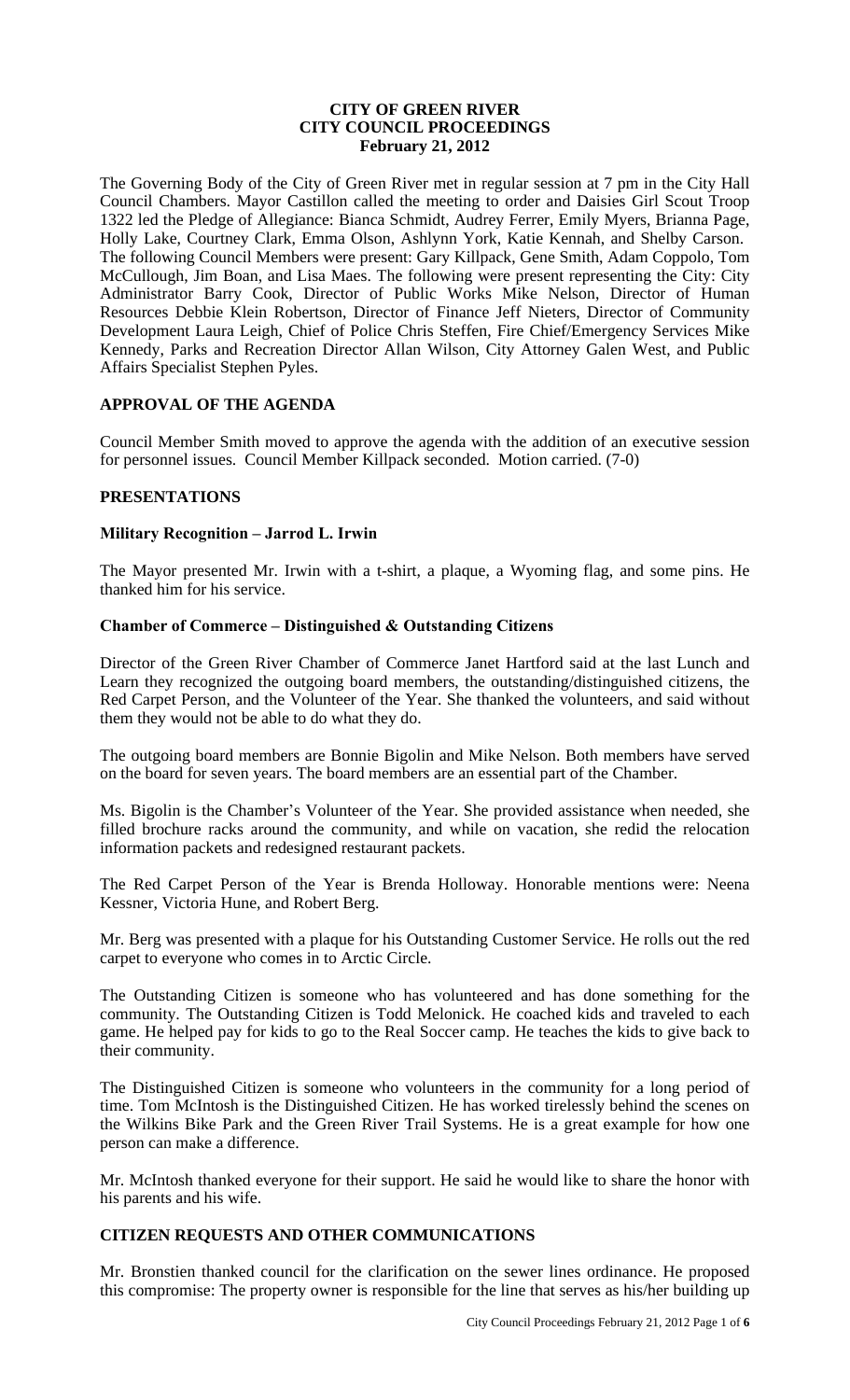to the property line. However, if a blockage occurs in the service line and its location is unknown then the property owners must make an effort to take care of it. If the blockage cannot be released and is within the public layout, the city will be responsible from the city main to the property line. This will limit the cost and responsibility to the city and the property owner. It will not hold a property owner liable for something they do not have any control of.

Council Member McCullough said, in the past, the city has taken responsibility so he thinks the city has done everything they can.

Mr. Bronstien said all he would like is for the city to put it in writing so there are no issues later.

Council Member Killpack asked what Mr. West thought about it.

Mr. West said the provision of insurance that the city will be offering to property owners is offered to protect them against the costs that can be incurred.

Council Member Maes asked Mr. Nelson if there had been an instance of the city taking responsibility for a line collapse.

Mr. Nelson said if there is an issue where the city damages the line in anyway; it is repaired at the city's costs not the property owner's. He is not aware of any other situations where the city would have gone in and taken care of the repair at the property owner's expense.

Council Member McCullough said if the city sees something has been done wrong, then they step in to help the homeowner.

Council Member Coppolo asked if they could add a footnote to state the intentions of the ordinance for future council's information.

Mr. West said he would not recommend adding a footnote to the ordinance because it could cause problems down the road. The council is offering a clear defined option for property owners.

Harry Hollar said the Green River Lions Club purchased a seeing eye dog for Teresa Stark. Teresa Stark has been accepted into the training school in Michigan. She leaves on March 4<sup>th</sup> and will be gone through the 29<sup>th</sup>. The Lions Club is paying for her transportation and lodging, but she needs some spending money for while she is there. If anyone is interested in donating, they can mail a check made out to Teresa Stark to him at 1830 South Carolina. He will make sure she gets it.

He has met a good friend named Robin Lonnavick. She would like to build a campus for the blind in Rock Springs. He would like to have the city's support on her, and would like her added to the next council agenda to discuss it.

Mr. Hollar said he is sorry to see Mr. Cook resign from his position as City Administrator. He is a good man and he considers him his friend.

Terrell Johnson agreed with Mr. Bronstein on the sewer line. He would like to see the responsibility in writing.

Misty Zimmerman said she is concerned about Council Item C: vacating the public park named Old Lincoln Track and Field at Castle Rock Park. She would have appreciated a heads-up. There was no information in the paper and she did not know there was even an option. She would like some clarification on the vacation.

She hoped the Crystal Classic went well. She will work on getting it back downtown. She feels if the city spent as much time and money on it as when it was held downtown, then it would have been just as successful.

Ms. Leigh said the vacation process that is before the council tonight is outlined by state statutes. There is a multiple step process when it comes to vacating a public park. What is before council tonight is to decide if they would like to have a public hearing. There have been no actions made at all. The second step is authorizing staff to proceed with the state statutes procedures. That would consist of advertising for three weeks in the paper, then scheduling a public hearing for around March 20, 2012. That is the appropriate time to take comments for or against the vacation of the park. If it is determined that the council wants to move forward then they can order by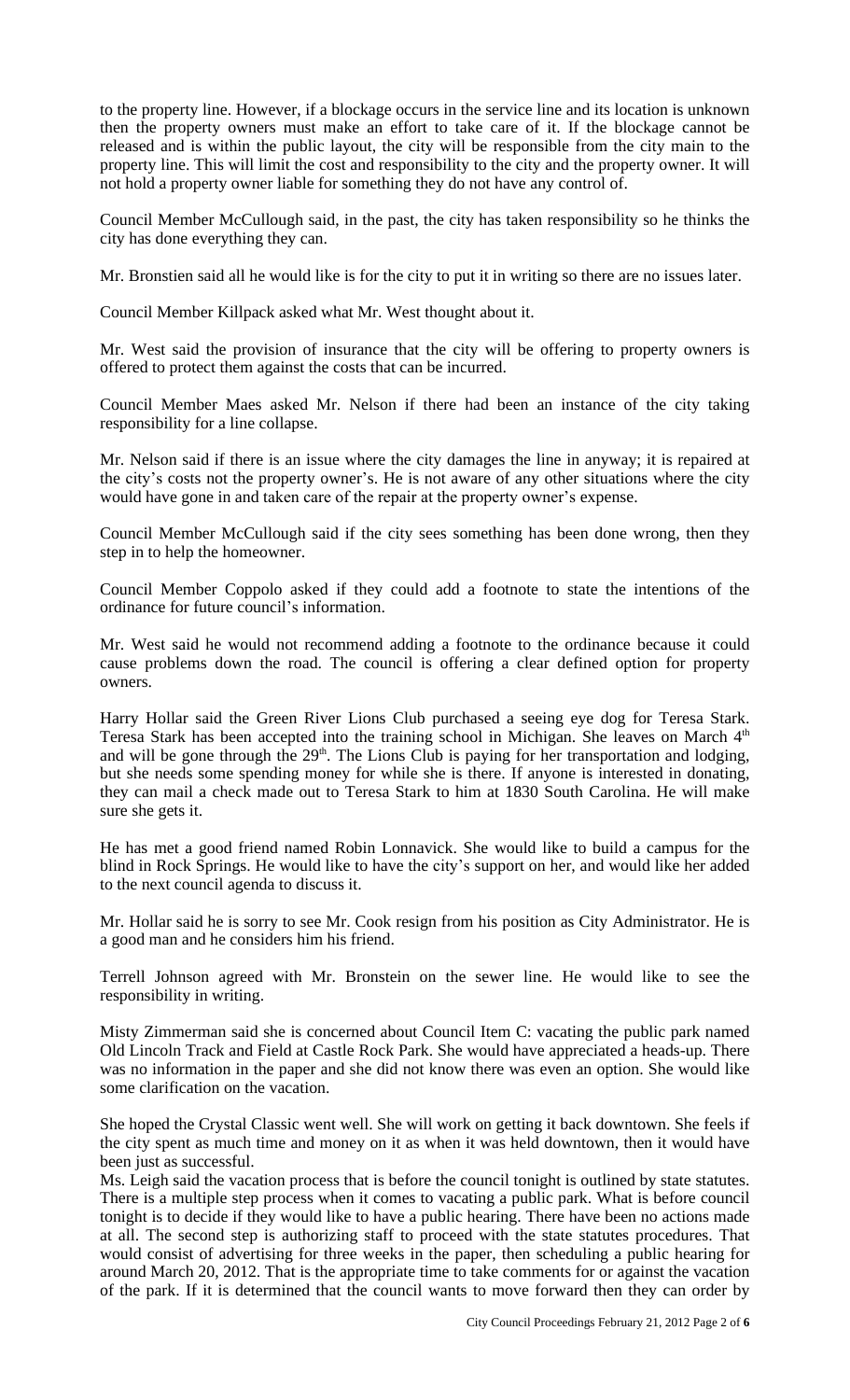ordinance to vacate the park. This process also entails public hearings. It is a very lengthy process. She believes the city has been very open about the process.

Mr. Wilson said the Crystal Classic was very successful. Staff calculated the amount of people and the numbers will be in by the next meeting. He said due to the weather the ice sculptures did not last very long. He does not believe they would have lasted downtown either.

Carl Mork said he too has a vested interest in the park. He said it is one of the most beautiful scenes in Green River. If it was made into a water park or something of that nature it would bring in people from other areas.

Robert Berg thanked council and Ms. Hartford for presenting him with the Customer Service award. He said the Saturday of the Crystal Classic his sales went up, but they did not match his sales when it was held downtown. He thanked Mr. Wilson for his hard work in putting the Crystal Classic together.

Randy Fox said two years ago his sewer lines were replaced on Birch Street and he questioned the work that was done by the contractor. The contractor said it was being done with the city inspector's approval. He thought the city was taking responsibility for the lines and now he is being told that he will be responsible for them. He knows something will go wrong with them.

Mr. Nelson said one of the standard ways to connect two different sized pipes is called a Fernco coupler with a stainless steel band that has lasted for many years with no problem.

The Mayor asked if there is a problem would the city take on the responsibility.

Mr. Nelson said he couldn't say.

Council Member Coppolo asked if the city accepts the responsibility of seeing that it is done right and there is a problem, then would it be the city's problem.

Mr. West said no, what is being specified is the property owner's responsibility, and to protect against loss, they need to buy insurance or be prepared to self insure.

# **PUBLIC HEARINGS**

#### **Proposed Application for Technical Assistance Grant**

Mayor Castillon opened the hearing at 8:02 pm.

Mr. Cook said the purpose of the hearing is to take comments from citizens on a proposed application for a \$15,000 grant from the Wyoming Business Council for the Green River Union Pacific Depot site specific feasibility study. This grant will require a match of \$5,000. The city would like to consider acquiring the building down the road by donation or lease.

Council Member Boan asked if the study has to be completed in order to get any grants. If it is required to get the grants then he will go along with it.

Mr. Cook said yes.

There were no comments or concerns presented. The Mayor closed the hearing at 8:05 pm.

# **Annual Renewal of Liquor Licenses**

Mayor Castillon opened the hearing at 8:05 pm.

There were no comments or concerns presented. The Mayor closed the hearing at 8:05 pm.

#### **Purposed Sale of Used Fire Truck**

Mayor Castillon opened the hearing at 8:05 pm.

There were no other comments or concerns presented. The Mayor closed the hearing at 8:06 pm.

### **ORDINANCES**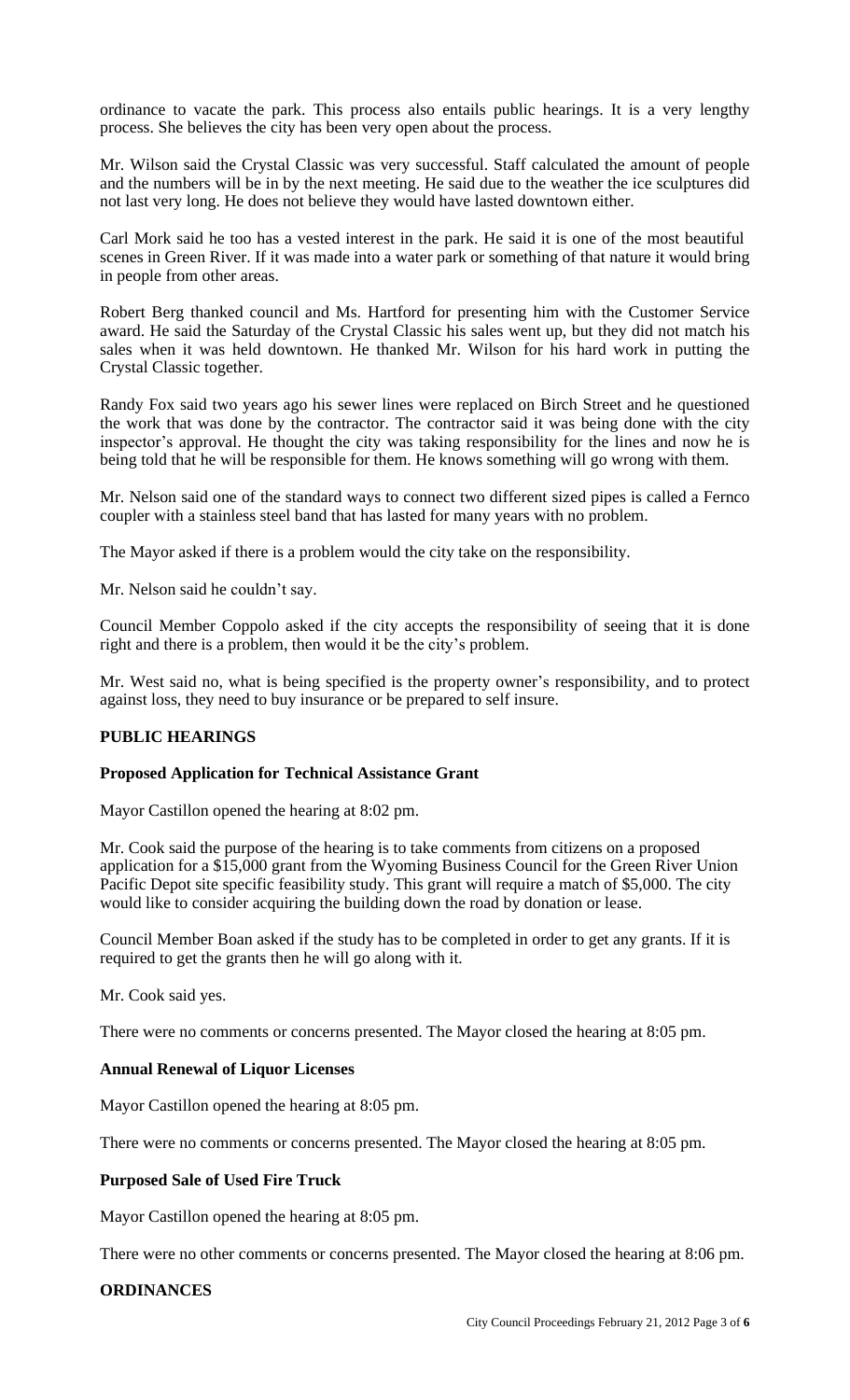### **Addition of Child Care Center and Family Child Care Center**

**12:03: An ordinance amending Appendix B. Zoning, Section 9.2 Table of Uses, adding Child Care Center and Family Child Care Center, subject to the State of Wyoming Requirements (1.311 and 1.312) as permitted uses in the PB District (Planned Neighborhood Commercial District).** 

Council Member Coppolo moved to approve the ordinance on third reading. Council MemberBoan seconded. Motion carried. (7-0)

#### **Amendment on Alcoholic Beverage Requirements**

**12:04: An ordinance amending the Green River Code of Ordinances, City of Green River, State of Wyoming, Chapter 4: Alcoholic Beverages, Section 4-35 (e).**

Council Member Maes moved to approve the ordinance on third reading. Council Member Boan seconded. Motion carried. (7-0)

**Ownership, Operation, and Maintenance Obligations of Sewer Service Lines**

**12:05: An ordinance amending Section 25-17 of the Green River Code of Ordinances, City of Green River, State of Wyoming, to set forth ownership, operation and maintenance obligations regarding sewer service lines and connections to the city's sewer main.**

Council Member Killpack moved to approve the ordinance on third reading. Council Member Maes seconded. Motion carried (6-1) with Council Member Coppolo voting no.

#### **RESOLUTIONS**

#### **Technical Assistance Grant**

**R12-09: A resolution for the governing body of the City of Green River, Wyoming, to authorize the submittal of a Community Development Block Grant application to the Wyoming Business Council for a Technical Assistance Grant for the purpose of a site specific feasibility study for the Green River Union Pacific Depot.** 

Council Member Smith moved to approve the resolution. Council Member McCullough seconded. Motion carried. (7-0)

# **Return of Restricted D.A.R.E. Donations**

**R12-10: A resolution for the governing body of the City of Green River, Wyoming, to approve an increase in the D.A.R.E. program to return donations to the Fraternal Order of the Eagles in the amount of \$8,030.**

Council Member McCullough moved to approve the resolution. Council Member Boan seconded. Motion carried. (7-0)

#### **Animal Control Housing Agreement**

**R12-11: A resolution accepting and approving an Animal Control Housing Agreement between the City of Green River and the Sweetwater County, Wyoming Board of County Commissioners on behalf of the Sweetwater County Sheriff's Department and authorizing Hank Castillon, as Mayor of the City of Green River, and Jeff Nieters, as Clerk of the City of Green River, to execute said agreement on behalf of the city.**

Council Member Coppolo moved to approve the resolution. Council Member Maes seconded. Motion carried. (7-0)

# **COUNCIL ACTION ITEMS**

#### **Bid Award for the Pavilion Re-roofing Project**

Council Member Smith moved to award the bid to North Face Roofing for the Pavilion Re-roof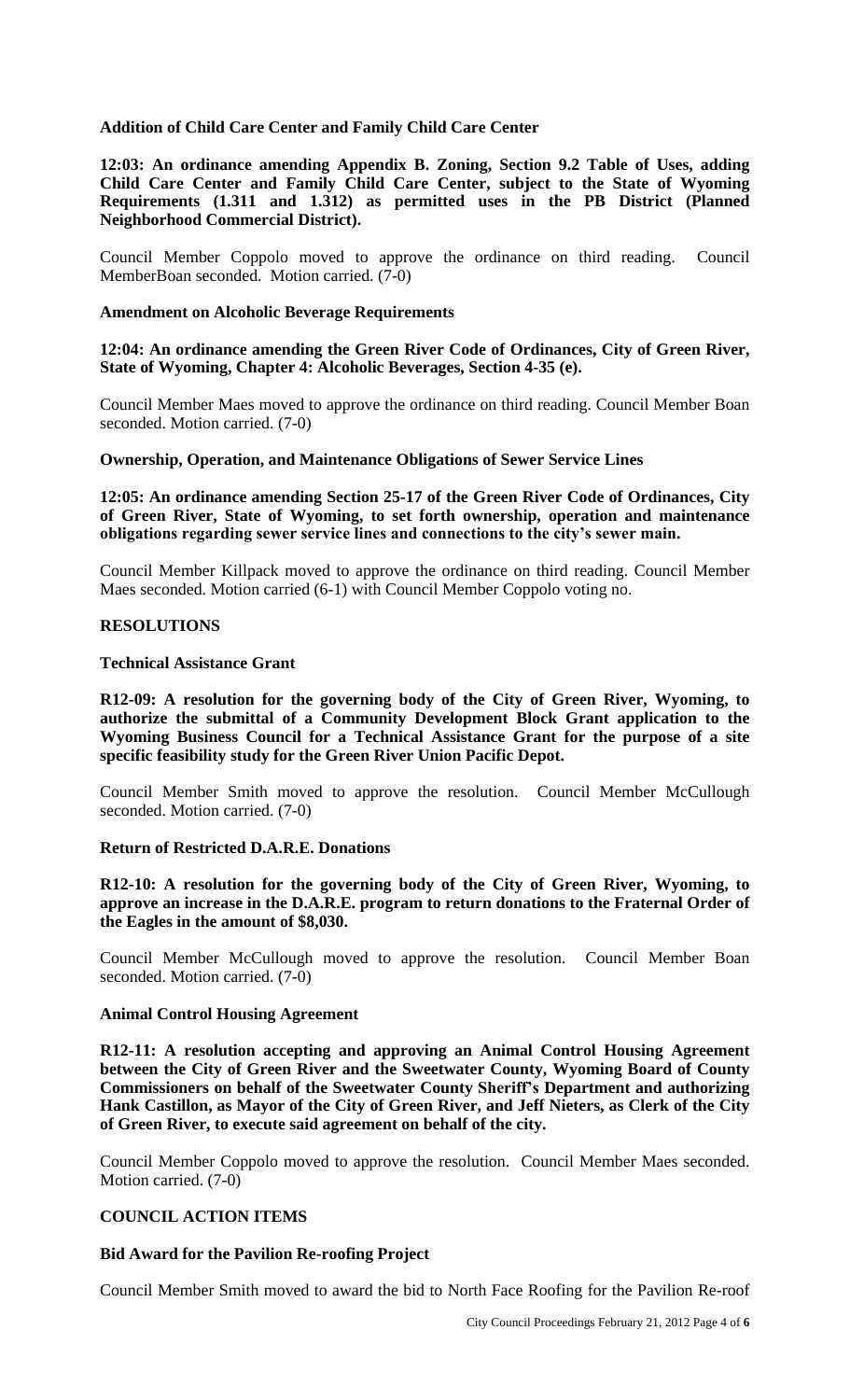Project-Capital Improvement 15-900-9207. Council Member McCullough seconded.

Council Member Maes said she wished they would have included solar panels.

Mr. Wilson said they will be looking into adding them at a later date since they are expensive.

# Motion carried. (7-0)

# **Amendments to the Green River Urban Systems Functional Classification Map**

Council Member McCullough moved to accept the amendments to the Green River Urban Systems Functional Classification Map from the Urban Systems Advisory Committee, for submittal to WyDOT. Council Member Smith seconded. Motion carried. (7-0)

# **Authorization to Proceed with the Public Park Vacation Process**

Council Member McCullough moved to authorize staff to proceed with the vacation process and set a public hearing date for March 20, 2012 to consider vacating the public park named as "Old Lincoln Track and Field at Castle Rock Park" (Tract B, Lincoln School Addition). Council Member Killpack seconded. Motion carried (6-1) with McCullough voting no.

# **Re-Appointment to Joint Powers Water Board**

Council Member Coppolo moved to confirm the Mayor's reappointment of Phillip Luzmoor to the Joint Powers Water Board for a three-year term. Council Member McCullough seconded. Motion carried. (7-0)

# **CONSENT AGENDA**

Council Member Maes moved to approve the following consent agenda items. Council MemberCoppolo seconded. Motion carried. (7-0)

- Agreement/proposal for July 4, 2012 fireworks display with Fireworks West Internationale in the amount of \$20,000
- Memorandum of Understanding with the 2012 Quilting on the Green Committee
- Memorandum of Understanding between the City of Green River and the Green River Greenbelt Task Force pending legal review
- Approval to sell the City Surplus 1982 Fire Truck (VIN:46JBBAA82K1002802) to Boulder Lake Improvement District in the amount of \$15,010
- Minutes for: January 10, 2012 Special Workshop, February 7, 2012 Council

# **CITY ADMINISTRATOR'S REPORT**

Mr. Cook had nothing to report.

# **CITY ATTORNEY'S REPORT**

Mr. West had nothing to report.

# **MAYOR AND COUNCIL REPORTS**

Council Member Killpack thanked Parks and Recreation for their work on the Crystal Classic, it was very successful. He liked where it was located because people could go inside the pavilion to get warm and then go back outside. He said the Frostbite 5K Run had 132 people sign up and only five did not show, so IT was very successful.

Council Member Boan said he loved the lights on the trees down on the island. He would like to see the lights on year round. He said it adds so much to the city and the park. He said be ready, gas prices are going up.

Council Member Maes congratulated the people that were recognized by the Chamber of Commerce. She thanked Parks and Recreation for their hard work on the Crystal Classic. She said the Island looks wonderful with the lights. She said the smores station was a big hit with the kids.